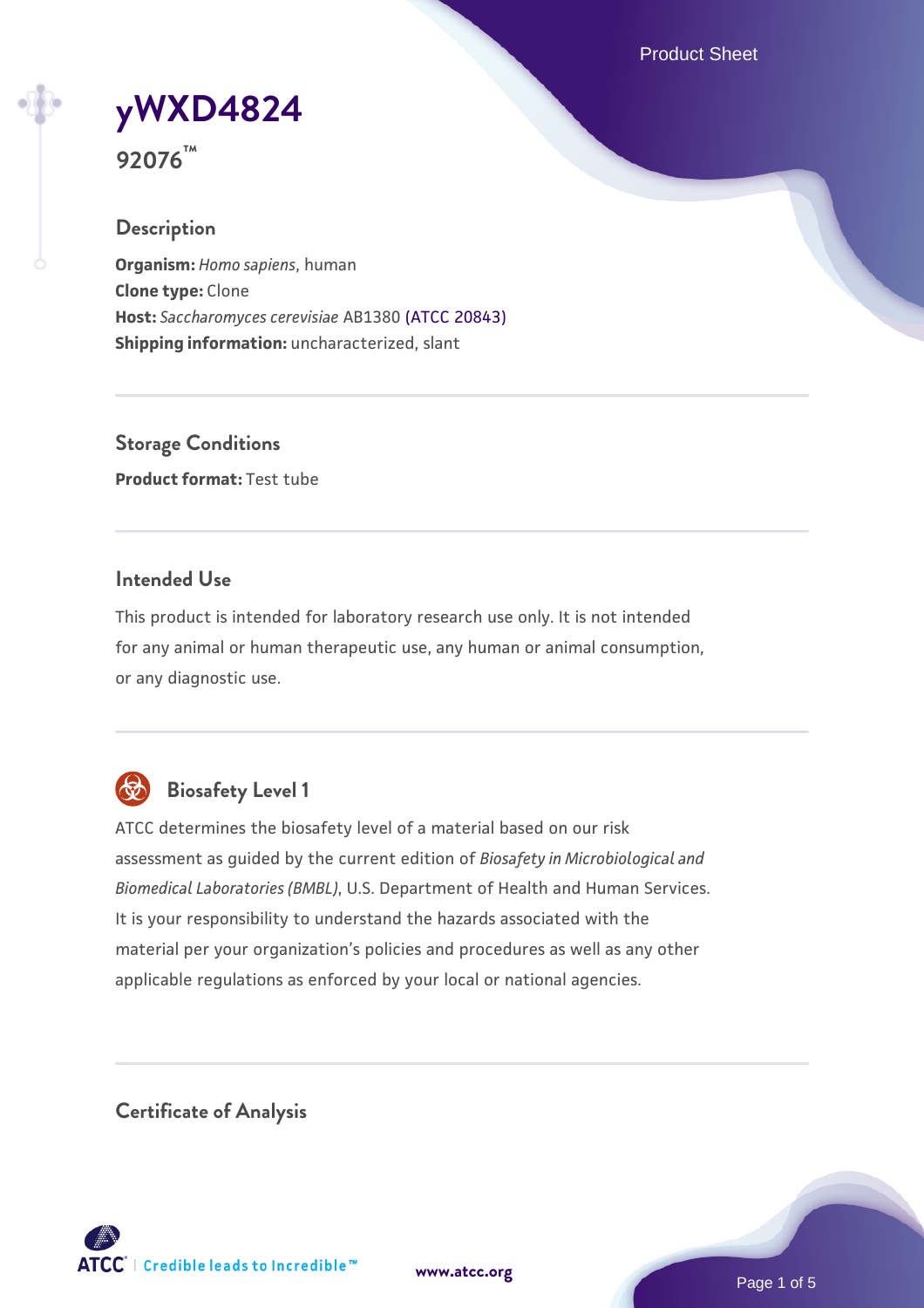### **[yWXD4824](https://www.atcc.org/products/92076)** Product Sheet **92076**

For batch-specific test results, refer to the applicable certificate of analysis that can be found at www.atcc.org.

### **Insert Information**

**Type of DNA:** genomic **Genome:** Homo sapiens **Chromosome:** X X pter-q27.3 **Gene name:** DNA Segment, single copy **Gene product:** DNA Segment, single copy [DXS3790] **Gene symbol:** DXS3790 **Contains complete coding sequence:** Unknown **Insert end:** EcoRI

### **Vector Information**

**Intact vector size:** 11.454 **Vector name:** pYAC4 **Type of vector:** YAC **Host range:** *Saccharomyces cerevisiae*; *Escherichia coli* **Vector information:** other: telomere, 3548-4235 other: telomere, 6012-6699 Cross references: DNA Seq. Acc.: U01086 **Cloning sites:** EcoRI **Markers:** SUP4; HIS3; ampR; URA3; TRP1 **Replicon:** pMB1, 7186-7186; ARS1, 9632-10376

### **Growth Conditions**

**Medium:**  [ATCC Medium 1245: YEPD](https://www.atcc.org/-/media/product-assets/documents/microbial-media-formulations/1/2/4/5/atcc-medium-1245.pdf?rev=705ca55d1b6f490a808a965d5c072196)



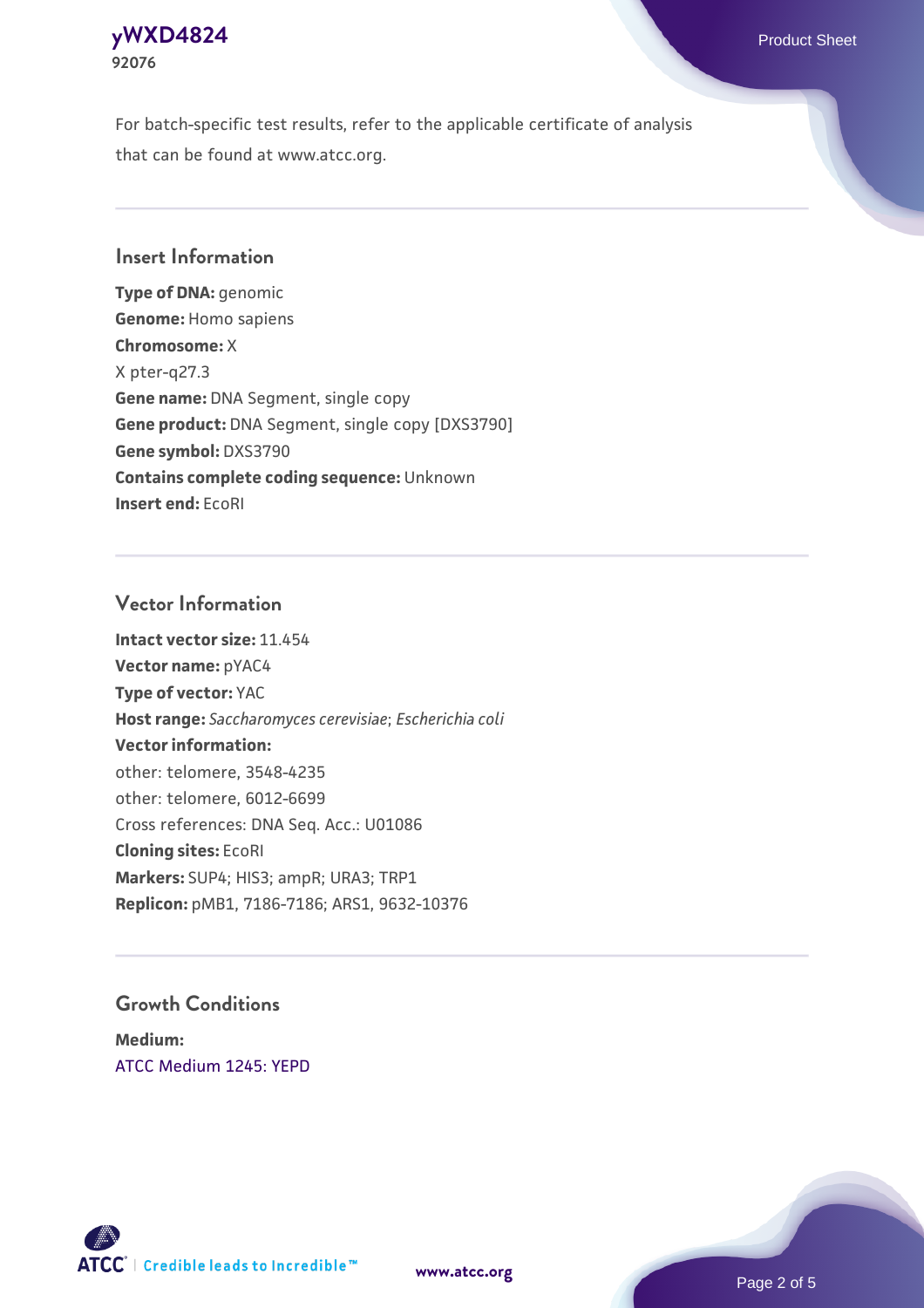#### **[yWXD4824](https://www.atcc.org/products/92076)** Product Sheet **92076**

#### **Temperature:** 30°C

#### **Notes**

More information may be available from ATCC (http://www.atcc.org or 703- 365-2620).

### **Material Citation**

If use of this material results in a scientific publication, please cite the material in the following manner: yWXD4824 (ATCC 92076)

### **References**

References and other information relating to this material are available at www.atcc.org.

#### **Warranty**

The product is provided 'AS IS' and the viability of ATCC® products is warranted for 30 days from the date of shipment, provided that the customer has stored and handled the product according to the information included on the product information sheet, website, and Certificate of Analysis. For living cultures, ATCC lists the media formulation and reagents that have been found to be effective for the product. While other unspecified media and reagents may also produce satisfactory results, a change in the ATCC and/or depositor-recommended protocols may affect the recovery, growth, and/or function of the product. If an alternative medium formulation or reagent is used, the ATCC warranty for viability is no longer valid. Except as expressly set forth herein, no other warranties of any kind are

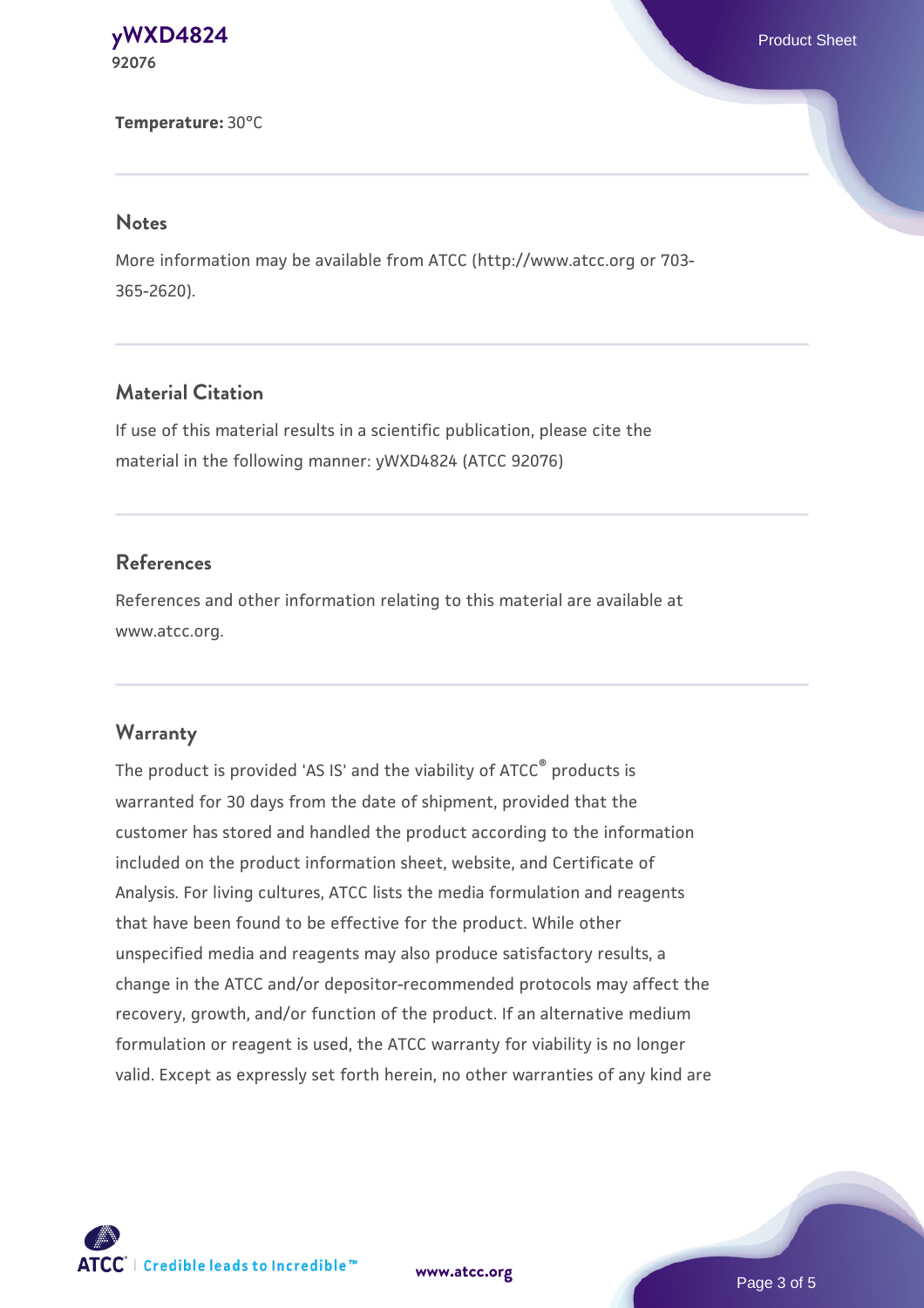

provided, express or implied, including, but not limited to, any implied warranties of merchantability, fitness for a particular purpose, manufacture according to cGMP standards, typicality, safety, accuracy, and/or noninfringement.

### **Disclaimers**

This product is intended for laboratory research use only. It is not intended for any animal or human therapeutic use, any human or animal consumption, or any diagnostic use. Any proposed commercial use is prohibited without a license from ATCC.

While ATCC uses reasonable efforts to include accurate and up-to-date information on this product sheet, ATCC makes no warranties or representations as to its accuracy. Citations from scientific literature and patents are provided for informational purposes only. ATCC does not warrant that such information has been confirmed to be accurate or complete and the customer bears the sole responsibility of confirming the accuracy and completeness of any such information.

This product is sent on the condition that the customer is responsible for and assumes all risk and responsibility in connection with the receipt, handling, storage, disposal, and use of the ATCC product including without limitation taking all appropriate safety and handling precautions to minimize health or environmental risk. As a condition of receiving the material, the customer agrees that any activity undertaken with the ATCC product and any progeny or modifications will be conducted in compliance with all applicable laws, regulations, and guidelines. This product is provided 'AS IS' with no representations or warranties whatsoever except as expressly set forth herein and in no event shall ATCC, its parents, subsidiaries, directors, officers, agents, employees, assigns, successors, and affiliates be liable for indirect, special, incidental, or consequential damages of any kind in connection with or arising out of the customer's use of the product. While reasonable effort is made to ensure authenticity and reliability of materials on deposit, ATCC is not liable for damages arising from the misidentification or misrepresentation of such materials.



**[www.atcc.org](http://www.atcc.org)**

Page 4 of 5